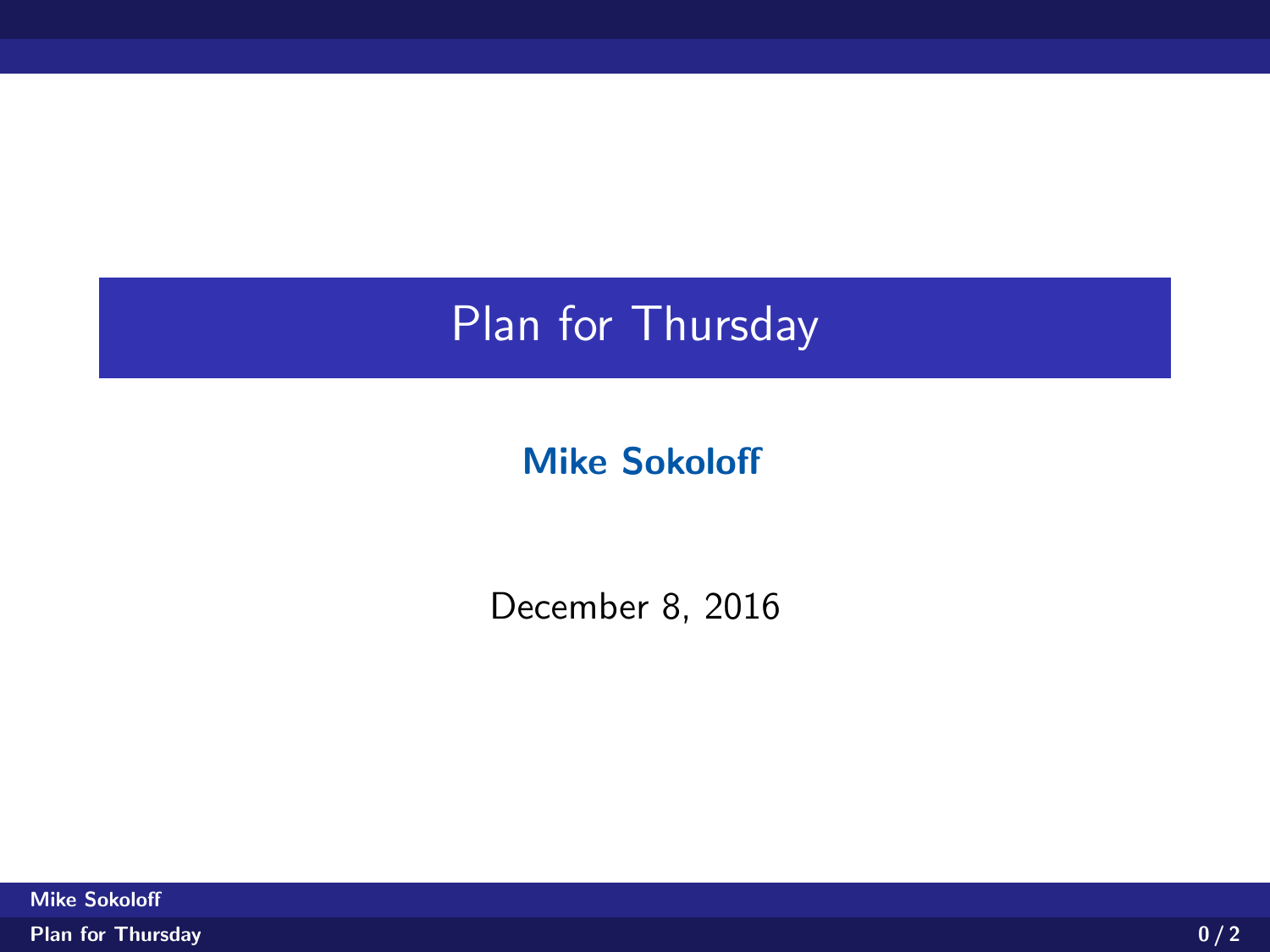## Talks and Break-out Sessions

Identifying areas of common interest

The primary goal of today's activities is to identify areas of common interest to the Computer Science, Software Engineering, and High Energy Physics communities.

Talks will cover

- Future Software Requiurements (Neil Ernst)
- **Machine Learning (Sergei Gleyzer and Adam Aurisano)**
- CS & HEP Partnership: Past, Present and Future (Miron Livny)

Break-out sessions will be used to ask (morning) and answer (afternoon) questions & possible charges related to a possible Scientific Software Innovation Institute.

- During each breakout session, we will divide ourselves into smaller groups.
- To foster the highest level of interaction, we will ask groups to re-form themselves in each session.